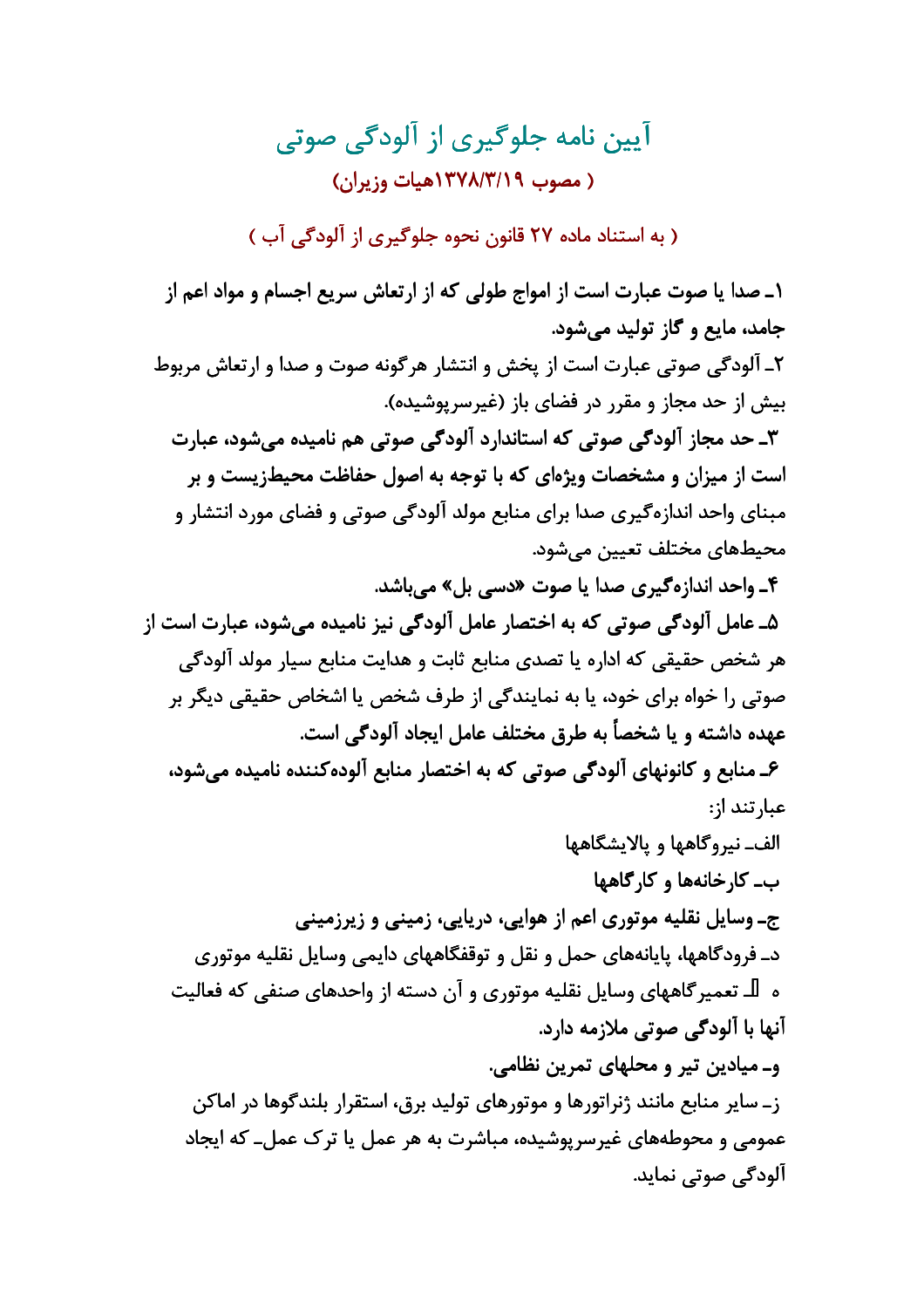٧ـ منظور از سازمان، سازمان حفاظت محیطزیست و مقصود از قانون، قانون نحوه جلوگیری از آلودگی هواـ مصوب ۱۳۷۴/۲/۳ـ می باشد. مادہ ٢ـ مبادرت به هر گونه اقدامے که موجبات آلودگے صوتے ١٫ فراهم نماید ممنوع میباشد. حد مجاز یا استاندارد آلودگی صوتی توسط سازمان حفاظت محیطزیست با همکاری دستگاههای ذیربط تهیه و به تصویب شورایعالی محیطزیست می رسد. ماده ٣ـ سازمان ضمن شناسایی منابع و کانونهای آلودگی موضوع بند (۶) ماده (١) این آییننامه و تعیین میزان آلودگی آنها براساس استانداردهای موضوع ماده (۲) مراتب را به عامل یا عاملین منابع مذکور اعلام نموده و مهلت مناسبی را برای رفع آلودگی تعیین میکند عاملین منابع صوتی مذکور مکلفند در مهلت مناسب تعیین شده حسب مورد نسبت به رفع آلودگی صوتی اقدامی نمایند. تبصرهـ روشهای سنجش میزان آلودگی صوتی و شرایط ارائه نتایج مربوط توسط سازمان تعیین و بنا به مورد به عاملین اعلام خواهد شد. ماده ۴ـ در صورتی که عاملین آلودگی در کارخانجات و کارگاهها در پایان مهلت مقرر نسبت به رفع آلودگی صوتی اقدام ننمایند؛ از فعالیت اینگونه منابع به ترتیب مقرر در ماده (۱۶) قانون ممانعت به عمل خواهد آمد. ماده ۵ــ سازمان مجاز است در اجرای وظایف قانونی خود و اطمینان از رعایت مفاد قانون و این آییننامه هر زمان که لازم بداند هر یک از منابع آلودهکننده را بازرسی نماىد. تبصرهـ با عاملین و یا هر شخص دیگری که به طور مستقیم یا غیرمستقیم از انجام بازرسی و یا تعیین میزان آلودگی صوتی جلوگیری نموده و یا از ارائه آمار و اطلاعات مورد نیاز سازمان خودداری نماید طبق ماده (۳۰) قانون رفتار خواهد شد. ماده ۶ـ مراكز معاينه و آزمايش وسايل نقليه موتوري موضوع ماده (۵) قانون موظفند انواع وسایل نقلیه موتوری مورد بازدید را از جهت استانداردها و حد مجاز آلودگی صوتی نیز تحت آزمایش و معاینه قرار دهند. ماده ۷ـ به کار انداختن و تردد هرگونه وسیله نقلیه موتوری مولد آلودگی صوتی ممنوع می باشد. نیروی انتظامی از تردد هر نوع وسیله نقلیه موتوری فاقد گواهینامه موضوع ماده (۶) ممانعت به عمل آورده و عاملین یا رانندگان اینگونه وسایل نقلیه را به مجازاتهای مقرر در ماده (۳۲) قانون محکوم خواهند نمود.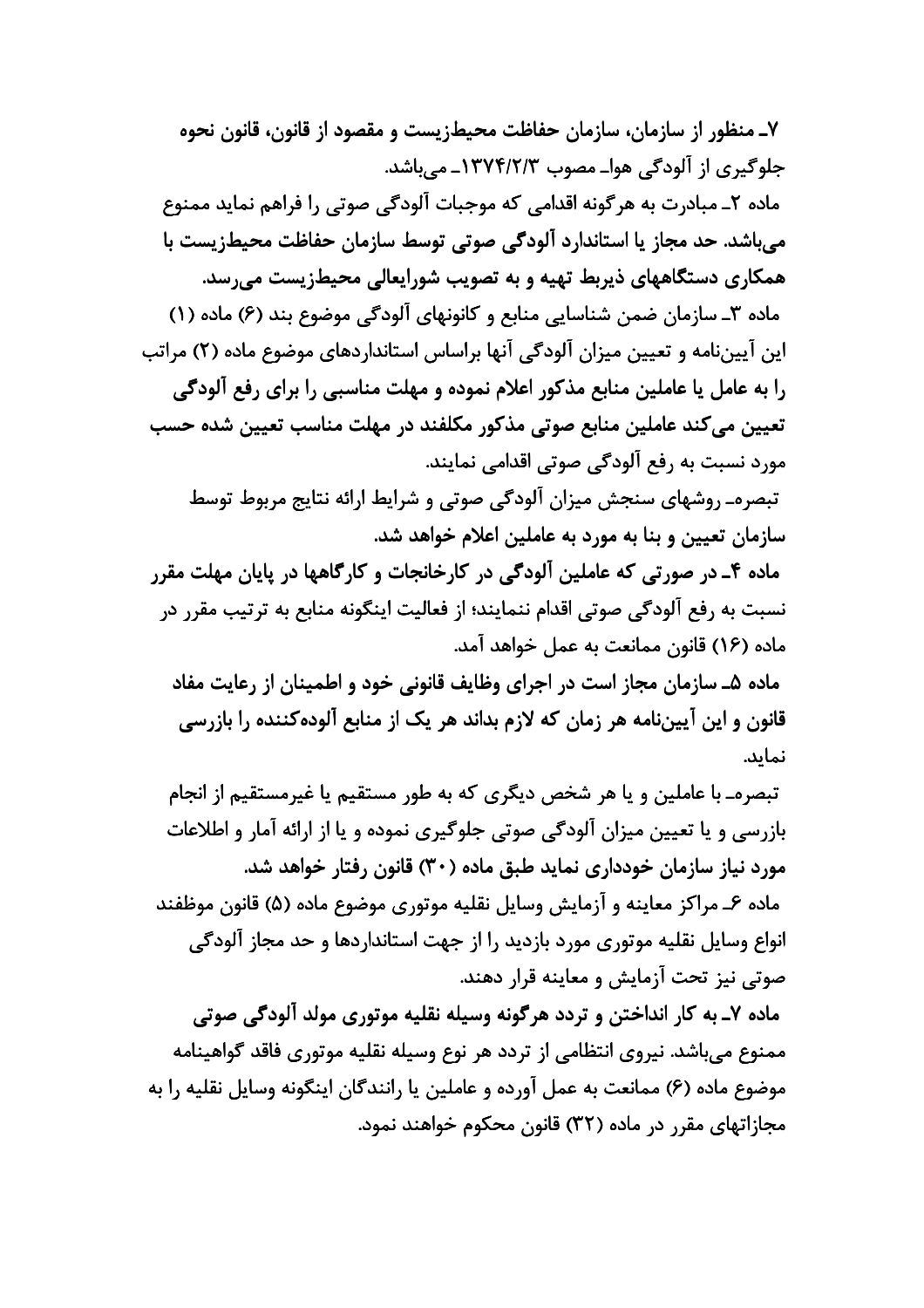ماده ۸ـ تولیدکنندگان، سازندگان و واردکنندگان وسایل نقلیه موتوری موظفند هنگام ساختن و توليد يا وارد كردن وسايل نقليه موتوري و قطعات آنها (انباره اگزوز\_ لاستيک۔ بوق۔ لنت ترمز۔ انواع پاتاقان و بلبرینگ) استانداردها و حد مجاز آلودگی صوتی حاصل از اینگونه منابع را که توسط سازمان در اختیار آنان قرار خواهد گرفت، رعايت نمايند.

ماده ۹ـ کلیه هواپیماهایی که در ایران ثبت میشوند و یا در آسمان ایران به پرواز درمیآیند یا در فرودگاههای آن تردد مینمایند، ملزم به رعایت ضوابط و استانداردهای سازمان هوانوردی بین|لمللی (۱۹۷۴\_ ICAO) میباشند. تبصره ۱ـ نظارت بر اجرای این ماده بر عهده سازمان هواپیمایی کشوری است. تبصره ۲ـ رسیدگی به شکایتهای واصله به سازمان محیطزیست از طریق سازمان هواپیمایی انجام خواهد شد.

ماده ۱۰ـ احداث و توسعه و تغییر محل فرودگاهها، پایانههای حمل و نقل و توقفگاههای دایمی وسایل نقلیه موتوری سنگین موکول به انجام ارزیابی زیستمحیطی براساس الگوی مصوب شورایعالی محیطزیست و تأیید سازمان حفاظت محیطزیست برای استقرار در محل مناسب از جهت رعایت حد مجاز آلودگی صوتی می باشد. تبصره: انجام ارزیابی زیستمحیطی در فرودگاهها، با همکاری سازمان هواپیمایی كشورى انجام خواهد شد.

ماده ۱۱ـ استقرار و فعالیت تعمیر گاههای وسایل نقلیه موتوری و واحدهای صنفی آلوده كننده موضوع بند «ه » رديف (۶) ماده (۱) اين آيينiامه موكول به رعايت حد مجاز آلودگی صوتی میباشد عاملین اینگونه منابع آلوده کننده موظفند حد مجاز آلودگی صوتی مربوط را رعایت نمایند در غیر این صورت به مجازاتهای مقرر در ماده ۳۲ قانون محکوم خواهند شد.

ماده ١٢ـ در صورتي كه رفع آلودگي صوتي ناشي از فعاليت منابع آلوده كننده موضوع بند (۶) ماده (۱) این آپین،نامه که در داخل محدوده شهرها و نقاط مسکونی استقرار دارند به طرق دیگری جز انتقال آنها به محلهای مناسب امکانپذیر نباشد، طرح انتقال اینگونه منابع توسط سازمان و با همکاری وزارت کشور (شهرداریها و بخشداریها)، وزارت مسکن و شهرسازی تهیه و پس از تصویب هیأت وزیران به مورد اجرا گذاشته خواهد شد.